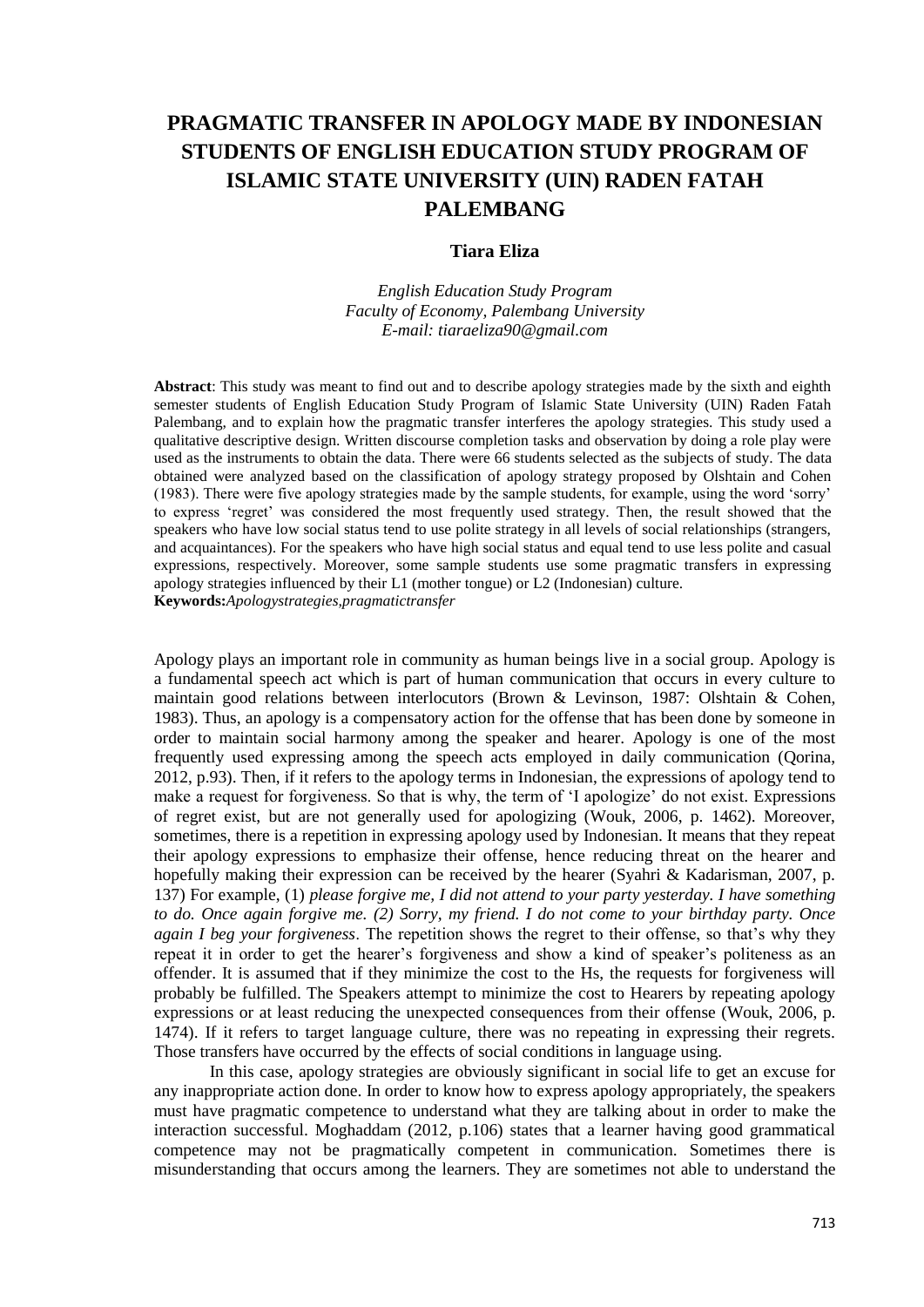utterances pragmatically. Thus, to avoid misinterpreting the messages transferred, pragmatics plays an important role. That is why pragmatics is indispensable to be taught.

Moreover, some second/foreign language learners have been claimed to make errors in using speech acts to communicate with native speakers of the target language because of the complexity of speech acts since they are conditioned by social, cultural, situational and personal factors (Cohen & Olshtain, 1993). Related to this, because of English is a foreign language in Indonesia, the speakers/learners generally applying the rules of their L1 when they speak in L2. Hence, the result is communication breakdown or communication conflict occurs (Istifci, 2009, p.16). The problem which occurs in their communication is called a negative transfer from L1 to L2 when they speak in English. Then, to solve this problem the learners must know the social and culture in L1 and L2. That may make the learners aware and familiar with how they should understand the meaning of the utterance or expression, and social cultural aspect of L2 based on its context and function. Hence, pragmatic transfer takes an important role in this study. It facilitates the students to learn cross cultural understanding and cultural norms in English context (Qorina, 2012, p.15).

Pragmatic transfer is the strategy of producing utterances in L1 which is not applied sufficiently in producing utterances in L2 (Qorina, 2012, p.20). In this case, the learners tend to transfer their native social and cultural norms into the target language (Bu, 2012, p.32). Related to this, interlanguage takes the important part in this study. Interlanguage can be defined as the type of language produced by second and foreign language learners who are in the process of learning a language (Richards & Sukwiwat, 1983) as cited in Franch, 1998). By discussing apology speech act realization in interlanguage pragmatics, it is positive for teacher to facilitate the students to learn cross cultural understanding and cultural norms in English context, such as how English native speakers perform apology in various context and situations, so it can help them have to communicate in English appropriately and naturally.

Most of research in pragmatics has investigated the speech act of apology in different languages employed by native and non-native speaker (Olshtain & Cohen, 1983), Sugimoto (1998), Nureeden (2007), Jebahi (2011) and Syahri & Kadarisman (2007). Related to this, the writer investigated pragmatic transfer potentially occurs due to cultural or language differences. That is, the transfer occurs due to the norms derived from their native cultures. This study aims at finding out the apology strategies used by students of English Education Study Program of Islamic State University (UIN) as EFL learners and investigating the combination of apology strategies used by the  $6<sup>th</sup>$  and  $8<sup>th</sup>$  semesters, and explaining how the pragmatic transfer interferes the apology strategies used by English Education Study Program of Islamic State University (UIN). This study employed the apology strategies provided by Olshtain and Cohen (1983, as cited in Ellis, 2012, p. 176).

There were five categories of the apology strategies. In the first category is divided into three sub strategies while the second category is divided into four sub strategies.

(1). An Illocutionary Force Indicating Device (IFID).

- a. An expression of regret. E.g. I'm sorry
- b. An offer of apology. E.g. I apologize
- c. A request for forgiveness. E.g. Excuse me

(2). An expression of the speaker's responsibility for the offense.

- a. Explicit self-blame.
- b. Lack of intent.
- c. Expression of self-deficiency.
- d. Recognizing the other person as deserving apology
- (3). Explanation or Account. E.g. I was trapped in the traffic jam.
- (4). An offer of repair. E.g. I'll pay for the damage.
- (5). A promise of forbearance. E.g. It won't happen again.

#### **Methods**

The study used a qualitative analytical study. It was indicated by the characteristics of the techniques of collecting and analyzing the data. This research was designed as a qualitative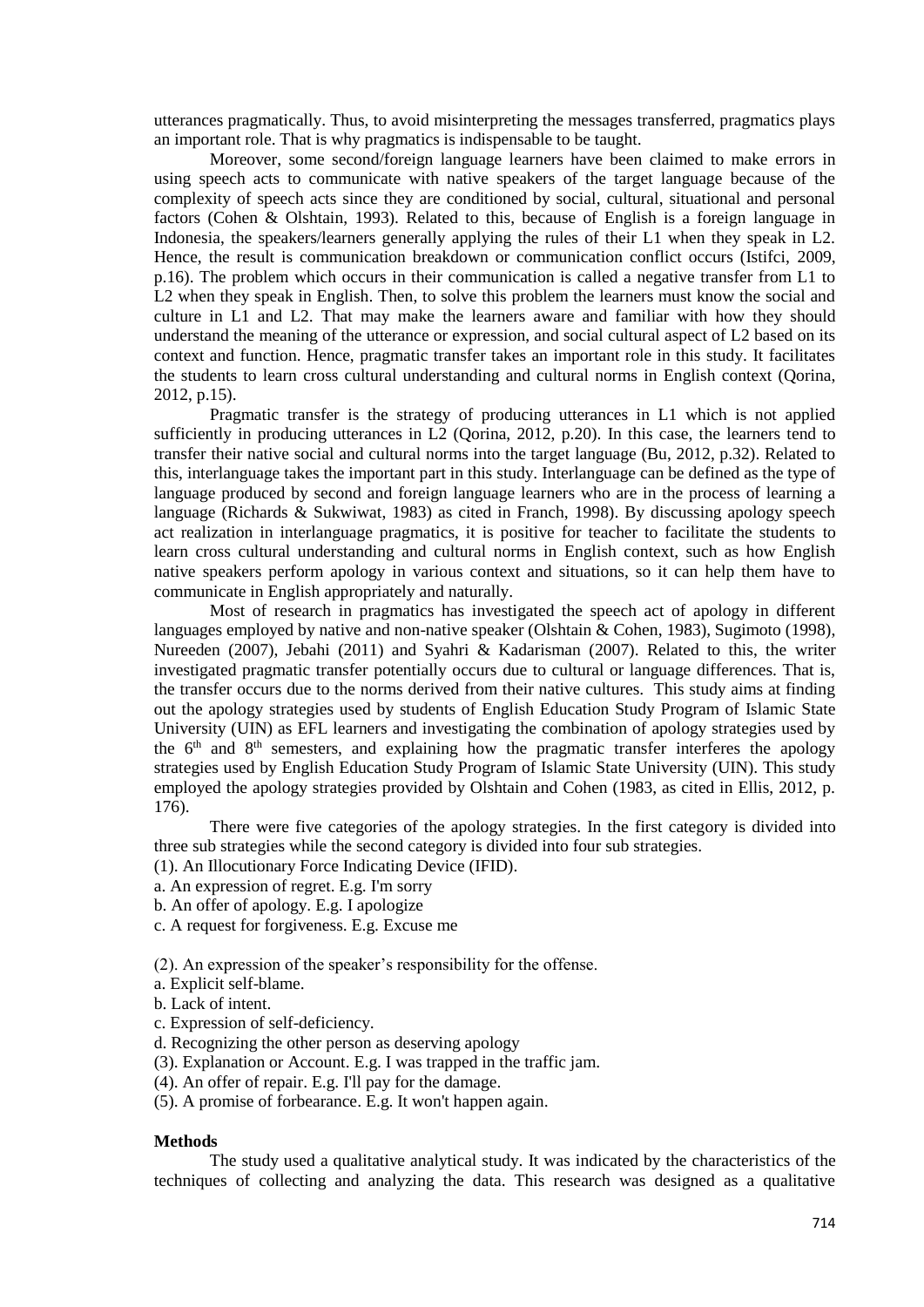research of descriptive analysis since the source of data was elicited questionnaire. The data were in the forms of expressions of apology used by the sample students (Bogdon & Biklen, 1982 cited in Nguyen, 2001, p. 190). In addition, DCT data has been widely used in the field of cross-cultural pragmatics; significant cross-cultural variation has been found, and significant generalizations have been made based on it. The value of such data is generally recognized, particularly for the purpose of developing an initial classification of semantic formulas and strategies that will occur in natural speech (Wouk, 2005, p. 1460).

The subjects of this study were the students of English Education Study Program of Islamic State University (UIN) Raden Fatah Palembang. They were  $6<sup>th</sup> \& 8<sup>th</sup>$  semesters in academic year 2013/2014. There were sixty six students selected as the subjects of study, thirty five students in the sixth semester and thirty one in the eighth semester. There were two types of instruments used in collecting data. The first was Discourse Completion Test (DCT). That is a set of written questionnaire accompanied by brief situational descriptions. In DCT (a controlled elicitation instrument) the subjects were asked to read and then write their answers to questions asked. The DCT used for this study consisted of 25 apologizing situations which were adapted from Tuncel (2011, p.553) and distributed to the samples. Since there were 25 apologizing situations, it was observed in 25 times.

The second instrument was observation by using a role play. There were 40 students (20 students for each semester and they were divided into 10 pairs) was selected as the participants for the role-plays. They were asked to produce dialogues based on the scenarios written in the roleplays. The scenarios were taken from DCT Questionnaire. The procedures were conducted very carefully to maintain continuous participation of all the participants. In order to prevent repeating other participant utterances, the researcher put each scenario on a piece of paper and rolled the papers into coupons. They were given opportunities to take two coupons randomly and produce dialogues in front of the class with their fellow students. They practiced the role-play in pairs. These stages were done several times in several meetings until every subject played the scenarios provided, it depends on the student. As a result, there were 40 dialogues that were recorded and transcribed.

In analyzing the data, firstly, the participants' responses were identified and then coded according to the strategies which were adopted from Olshtain and Cohen (1983, as cited in Ellis, 2012, p. 176). Secondly, identifying the development strategies used by semester 6 and 8 students and the last was identifying the context of pragmatic transfer in expressing apology that strategies were used by the students. After that, they were tabulated based on the classification, and were interpreted. Finally, the conclusion was drawn based on the findings.

## **Results and Discussion**

It was found that the respondents use many strategies in expressing their apology, such as an expression of regret, a request for forgiveness, explanation, and offering repair.

| <b>Apology Strategies</b>             | Frequency | Percent        | Valid   | Cumulative |
|---------------------------------------|-----------|----------------|---------|------------|
|                                       |           |                | Percent | Percent    |
| An expression of regret (1a)          | 386       | 27.8           | 27.8    | 27.8       |
| An offer of apology (1b)              | 27        | 1.9            | 1.9     | 29.8       |
| A request for forgiveness (1c)        | 85        | 6.1            | 6.1     | 35.9       |
| Explicit self blame (2a)              | 39        | 2.8            | 2.8     | 38.7       |
| Lack of intent $(2b)$                 | 75        | 5.4            | 5.4     | 44.1       |
| Expression of self- deficiency $(2c)$ | 246       | 17.7           | 17.7    | 61.8       |
| Recognizing the other person as       | 5         | $\overline{4}$ | 4       | 62.2       |
| deserving apology (2d)                |           |                |         |            |
| Explanation or Account (3)            | 277       | 20.0           | 20.0    | 82.1       |
| Offer of repair (4)                   | 217       | 15.6           | 15.6    | 97.8       |
| Promise of forbearance (5)            | 31        | 2.2            | 2.2     | 100.0      |
| Total                                 | 1388      | 100.0          | 100.0   |            |

|  | Table 1. The frequency of the occurrences of apology strategies in DCT Questionnaire. |  |  |
|--|---------------------------------------------------------------------------------------|--|--|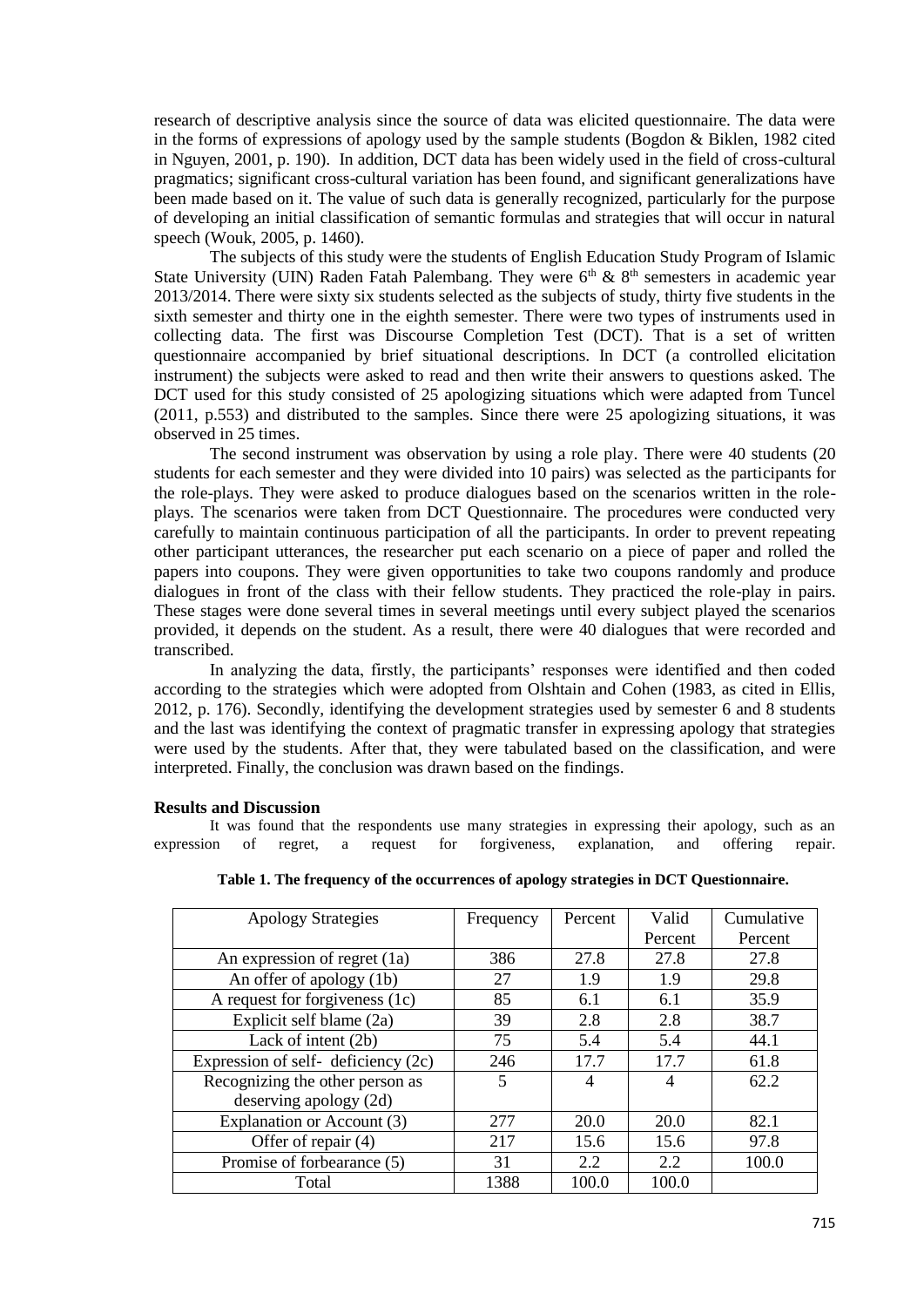Table 1 shows the total percentage of apology strategies which was used by the participants. The result reveals that an expression of regret is the most frequent apology strategy used 386 (27.8%). Expression of deficiency and explanation strategies are the other strategies which are used extensively (from 17.7 to 20 %). No other strategies are found for more than twenty seven percent of the data.

| <b>Apology Strategies</b>                                 | Frequency      | Percent  | Valid<br>Percent | Cumulative<br>Percent |
|-----------------------------------------------------------|----------------|----------|------------------|-----------------------|
| An expression of regret(1a)                               | 1              | 2.5      | 2.5              | 2.5                   |
| An offer of apology (1b)                                  | 0              | $\Omega$ | $\Omega$         | $\Omega$              |
| A request for forgiveness (1c)                            | $\overline{2}$ | 5.0      | 5.0              | 7.5                   |
| Explicit self blame (2a)                                  | $\overline{2}$ | 5.0      | 5.0              | 12.5                  |
| Lack of intent $(2b)$                                     | $\Omega$       | $\Omega$ | $\Omega$         | $\Omega$              |
| Expression of self-deficiency $(2c)$                      | 8              | 20.0     | 20.0             | 32.5                  |
| Recognizing the other person as<br>deserving apology (2d) | $\theta$       | $\Omega$ | $\Omega$         | $\theta$              |
| Explanation or Account (3)                                | 19             | 47.5     | 47.5             | 80.0                  |
| Offer of repair (4)                                       | 5              | 12.5     | 12.5             | 92.5                  |
| Promise of forbearance (5)                                | 3              | 7.5      | 7.5              | 100.0                 |
| Total                                                     | 40             | 100.0    | 100.0            |                       |

Table 2. The frequency of the occurrences of apology strategies in Role Play.

Table 2 shows the total percentage of apology strategies in all situations by using Role play. The result reveals that there are differences between the total percentage of apology strategies by using DCT and Role Play. An explicit expression of apology, particularly the strategy of explanation or account, is the most frequent apology strategy used 19 (47.5 %). Offer of repair and Expression of self-deficiency strategies are the other strategies which are used extensively (from 12.5 to 20 %). No other strategies are found for more than forty seven percent of the data.

The followings are the analysis and discussion of the strategies and expressions used by the sample students.

1. Illocutionary force indicating devices.

This is the first strategy (following Cohen and Olshtain, 1983) used by the sample students in expressing apology. This kind of strategy usually uses word like apologize, forgive, excuse, pardon, and/or sorry. There are three kinds of expression that belong to this strategy**:** 

a. An expression of regret.

Situation 10 : *A speaker at a restaurant with friends. The waiter takes the speaker's order. A few minutes later, the speaker calls the waiter to change the order.*

**Examples: (1) I am sorry. I want to change my order (2) Sorry may I change my order**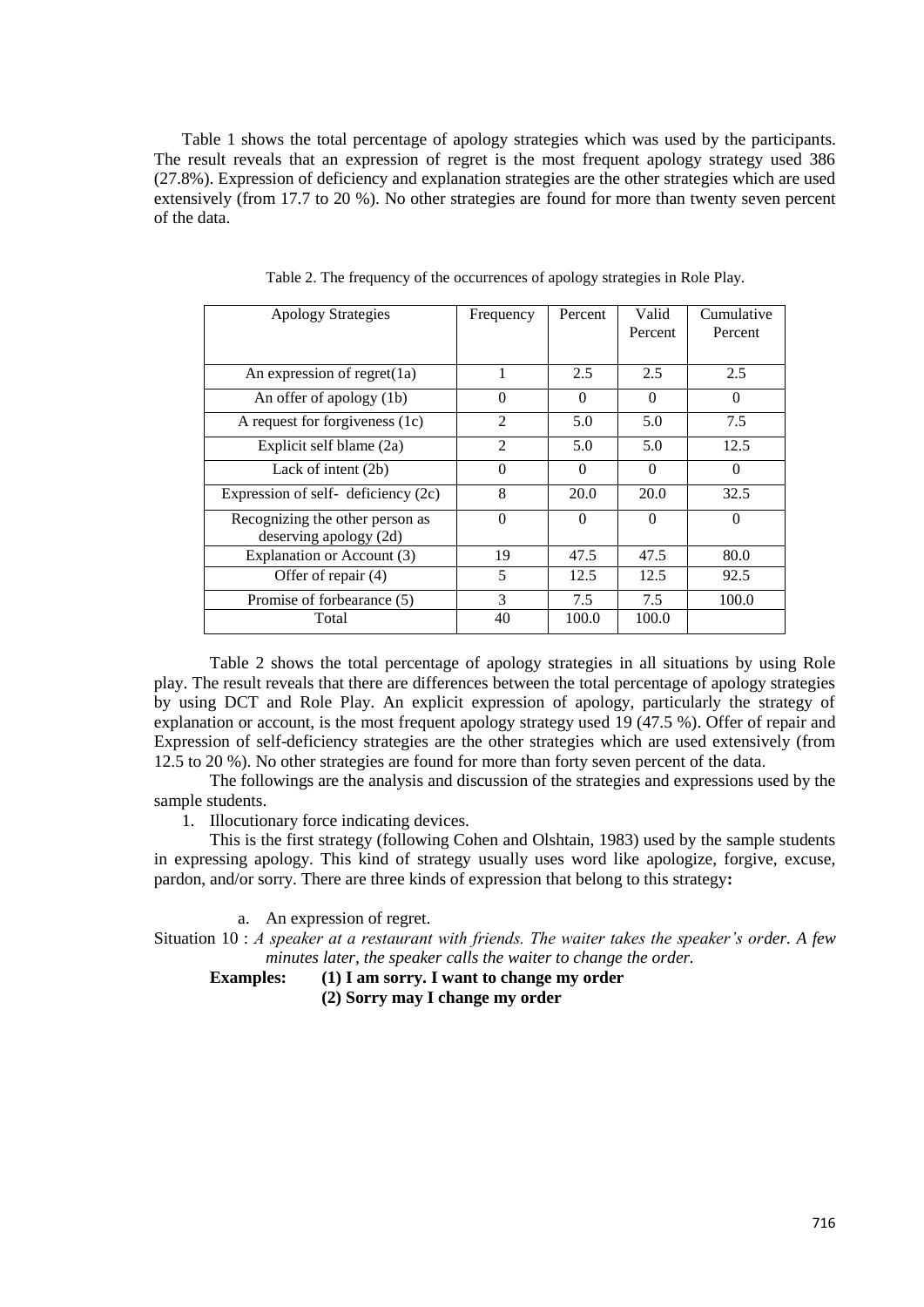There are some factors that need to be considered in analyzing discourses or expression used in society, namely, age, gender, time, place, and social status which is divided into three levels: high, equal and low (Holmes, 1989), and social distance which is divided into three levels: stranger, acquaintance, and intimate (Brown & Levinson, 1987, p. 126).

Expression (1) was used by the speaker because of my point of view the speaker feels that s/he has higher social status as the costumer then the waiter in the restaurant. In this context, the speaker should not use "I am sorry" because it is not relevant in English culture. It means that the uses of sorry here were inappropriate in the context in which the speakers did not mean to express sorrows or regrets. Meanwhile many of Indonesian people used Sorry or I am sorry instead of Excuse me as the attention getters, whereas native speakers of English would never start a request by saying, I m sorry. In this context, the speaker should not say "sorry" as it is not needed because s/he does not do anything wrong or get the wrong order. In addition to social status, the aspects of social distance also influence the speaker to use the expression (1) because the speaker does not know the waiter. In other words, they are strangers in terms of social distance. The aspects of age, gender, and time are not known in this context.

Expression (2) was used by the speaker with the same purpose (with #1). That is, to change her/him order but it sounds more polite as s/he uses the word "may" in a question form. In this context, the speaker should not say "sorry" as it is not needed because s/he does not do anything wrong.

b. An offer of apology.

Situation 7 : *A speaker agreed to attend a colleague's farewell party, but at the last minute the speaker's family prevented him from going. The next day the speaker calls his/her friend to explain why the speaker did not show up.*

**Examples: (3) I apologize. I did not come to your party, last night. My mom did not allow me to come** 

> **(4) I do really apologize. I did not come because my family prevented me to come**

Expressions  $(3 \& 4)$  were used by the speakers via telephone communication. The speaker and hearer have equal social status as they talked about a farewell party. Besides social status, the aspects of social distance also influence the speakers to use the expressions (3) and (4) because the speakers have known each other. In other words, they are acquaintances in terms of social distance. It seems they were in the same age. The aspects of gender and time are not known in this context.

Especially, in expression (4) the speaker was indeed say sorry being unable to come to a friend's party as s/he used the word "really". In the English language, intensification is mainly achieved through the use of adverbs such as terribly, really, so, awfully, dreadfully, etc. to upgrade the impact of the utterances/apologies on the hearers (Jebahi, 2011, p. 653). In other words, the speaker attempts to reduce the hearer's dissatisfaction by asking for forgiven

c. Request for forgiveness, for instance:

Situation 16 : *A speaker was asked by his/her father to wash a car, but the speaker forgot. His/her father was angry with the speaker.*

**(5) Please forgive me dad, I will wash your car now** 

**(6) I beg your pardon, daddy, I really forget.** 

Expressions (5) and (4) were used by the speaker because the speaker had lower social status as a child than the hearer as his/her father as s/he used the word "dad/daddy". In addition to social status, the aspects of social distance also influence the speaker to use the expression (5) and (6) since the speaker and the hearer have known each other well. In other words, they are classified into intimate in terms of social distance. The aspects of age, the hearer is older than the speaker. Then, the aspects of gender and time are not known in this context.

Later on, there is intensification in expressions (5) and (6) as the speaker uses the word "please and really". In the English language, intensification is mainly achieved through the use of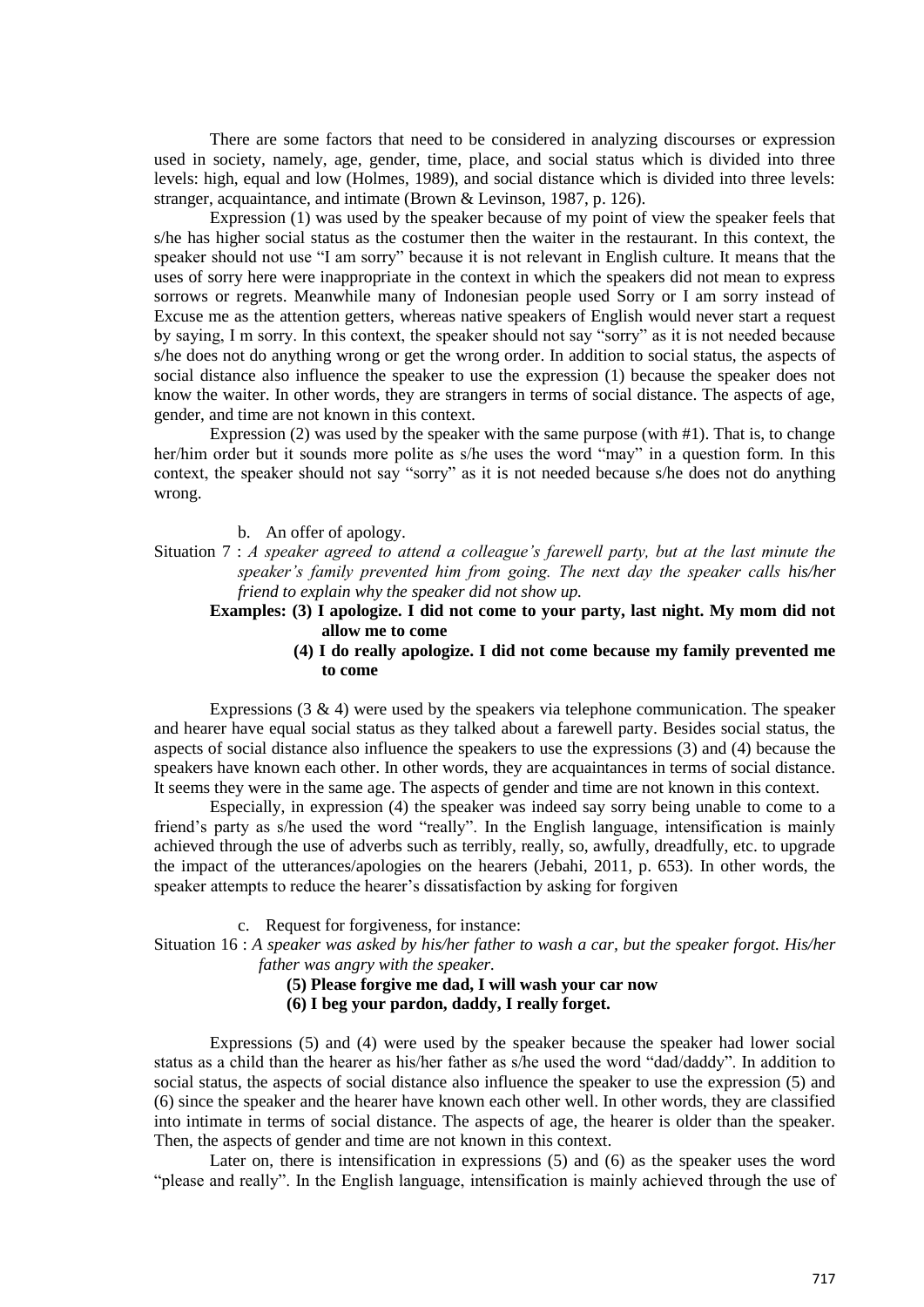adverbs such as terribly, really, so, awfully, please, etc. to upgrade the impact of the utterances/apologies on the hearers. In other words, the speaker attempts to reduce the hearer's dissatisfaction since the speaker forgot to wash the car. In this context, the speaker does not only use an intensifier 'really' in expression (6) but also uses a stressing expression "beg". It shows the regret of the speaker for the offense. In addition, expression (5) was used by the speaker with the same purpose (with #6). That is, to show that the speaker forgot to wash the car. It sounds more responsible as s/he says "I will wash the car now" in the last statement. It is a compensatory action which shows the responsibility of the speaker to repair his/her offense.

2. Taking responsibility strategies.

In order to alleviate the offense, the offender expresses responsibility, which creates the need to offer an apology. There are four sub strategies in this part.

a. Explicit self-blame

It means that the offender acknowledges that he/she made a mistake, for instance:

Situation 3: *A speaker promised to return a textbook to his/her classmate within a day or two, after copying a chapter. The speaker held onto it for almost two weeks. As the result his/her classmate was really upset about the book because his/her classmate needed it to prepare final examination last week.*

- **(7) I am sorry, I know this is my mistake, I did not return your book.**
- **(8) Forgive me please, I realize it is my mistake, it will not happen again.**
- **(9) My beloved friend, I am really sorry for being late to return your book. Are you at home? I will go there now.**

The situation above showed that the speaker was late to return his/her classmate's book (hearer). The hearer was really angry because s/he needed it to prepare for his/her exam the week before. In analyzing an expression, there is one thing that needs to be considered. That is a context. In the context includes age, gender, time, place, social status, and social distance.

Expression (7) was used by the speaker because it seems that the speaker and hearer had equal social status. The speaker was late to return the book to his/her classmate. Besides social status, the aspects of social distance also influence the speaker to use the expression (7) since the speakers have known each other. In other words, they are acquaintances in terms of social distance. The aspects of age, they are in the same age as friends. Then, the aspects of gender and time are not known in this context.

Furthermore, expression (8) was used by the speaker with the same purpose (with #7). That is, to show s/he did not return the book of his/her friend but it sounds more polite as s/he uses a compensatory action "it will not happen again". It shows that the speaker promises that s/he would not do the similar offenses. Then, in this situation there is an intensification expression as s/he uses the word "please". In the English language, intensification is mainly achieved through the use of adverbs such as terribly, really, so, awfully, please, etc. to upgrade the impact of the utterances/apologies on the hearers/offended. So that, the speaker attempts to reduce the hearer's dissatisfaction in order the hearer forgive the speaker's offense. It means that the speaker shows the regret and request for forgiveness for his/her mistake.

Expression (9) was used by the speaker because the speaker had known the hearer well. In other words, they are intimates in terms of social distance. In this situation, the speaker says "my beloved friend" to begin his/her statement in expressing apology. It is a kind of endearment expressions "my beloved friend" which shows that the speaker and hearer have intimate relationship. The endearment markers are often used when the speaker and hearer have close relationship in terms of social distance. In this part, the speaker does not only express the endearment expression but also a compensatory action such as "Are you at home? I will go there now". It indicates the speaker's responsibility to the hearer. The speaker embedded his/her apology expression with utterances aiming to minimize hearer's wrathfulness because of the speaker's carelessness. It also means that the speaker wants to remedy his/her offense by going to hearer's home to return the book. It was done in order to maintain harmonious relationship between both of them.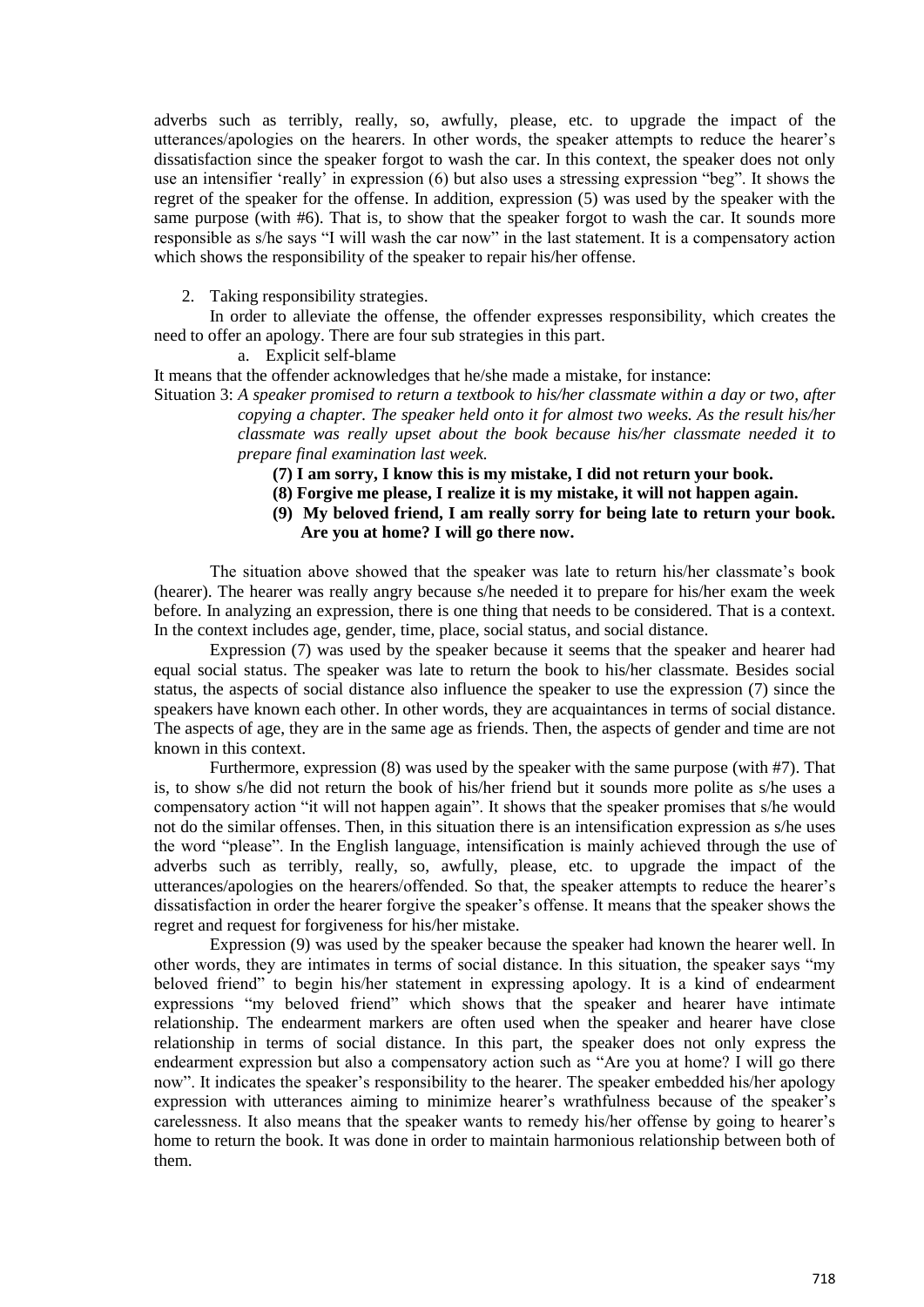b. Lack of intend

It refers to the offender who states that he/she did not intend the offense, for instance: I did not mean to upset you. I am unintended to do it.

Situation 5*: Accidentally, a speaker bumps into a well-dressed elderly lady at an elegant department store, causing her to spill her packages all over the floor. The speaker hurt her leg, too. It's clear the speaker's fault* 

**(10) Sorry, Mam, I do not mean to do it,**

## **(11) I am so sorry for my careless (carelessness), I do not mean to bump, it is an accident, let me cure your leg**

The situation above showed that a speaker accidentally bumped into a well-dressed elderly lady at an elegant department store causing her to spill her packages all over the floor. Then, the speaker stepped on her leg, accidentally. It was clear the speaker's fault and the speaker want to highly apologize.

Expression (10) was used by the speaker because the speaker felt that s/he had lower social status than the older lady in the department store as the speaker used the word "Mam" to call her. It means that, the speaker is younger than the hearer. This utterance is incorrect. The speaker should not say 'I am so sorry for my careless'. It should be 'I am so sorry for my carelessness. In this case, the speaker shows his/her respect's behavior to the hearer since the hearer has higher social status than the speaker. It is proved by the speaker's expression by using an honorific expression. It is usually used when the speaker has lower social status and far or neutral social distance, such as the use of "Sir", "Boss", "Miss", and "Professor", it designates that the speaker's deference to his/her lecturer. In addition to social status, the aspects of social distance also influence the speaker to use the expression (10) because the speaker does not know the older lady. In other words, they are strangers in terms of social distance. Meanwhile, this situation takes place in a department store. Then, the aspects of gender and time are not known in this context.

Expression  $(11)$  was used by the speaker with the same purpose (with #10), that is, to show that the speaker bumped into an older lady in the department store but it sounds more polite as s/he uses the word "let me cure" in the last statement. It is a compensatory action which shows the responsibility of the speaker to repair his/her offense.

c. Expression of self-deficiency

It indicates that the offender attributes the reason of the offense to herself/himself, such as: I was confused, I was not thinking, I forgot

Situation 8: *Rushing to get to class on time, a speaker runs round the corner and bump into one of his/her fellow students who were waiting there, almost knocking him down.* 

## **(12) I am sorry, I did not see you, I am in hurry.**

This situation took place in a school which explained that the speaker was a student and s/he was late for class. S/he was running to class and suddenly s/he bumped into one of her/his fellow students. In analyzing expressions used in society. There are some factors that need to be considered. That is age, gender, time, place, social status (high, equal and low), and social distance (stranger, acquaintance and intimate).

Expression (12) was used by the speaker because the speaker and hearer had equal social status since the speaker bumped into one of his/her fellow students. In addition to social status, the aspects of social distance also influence the speaker to use the expression (12) because the speaker has known the hearer. In other words, they are acquaintances in terms of social distance. Meanwhile, the aspects of gender and time are not known in this context.

d. Recognizing the other person as deserving apology

It means that when the offender justifies the offender's reaction to the offense, for instance: you're right to be angry.

Situation 11: *The speaker forgot to return professor's book.* 

# **(13) I beg your pardon professor, it's my own mistake. You should punish me**.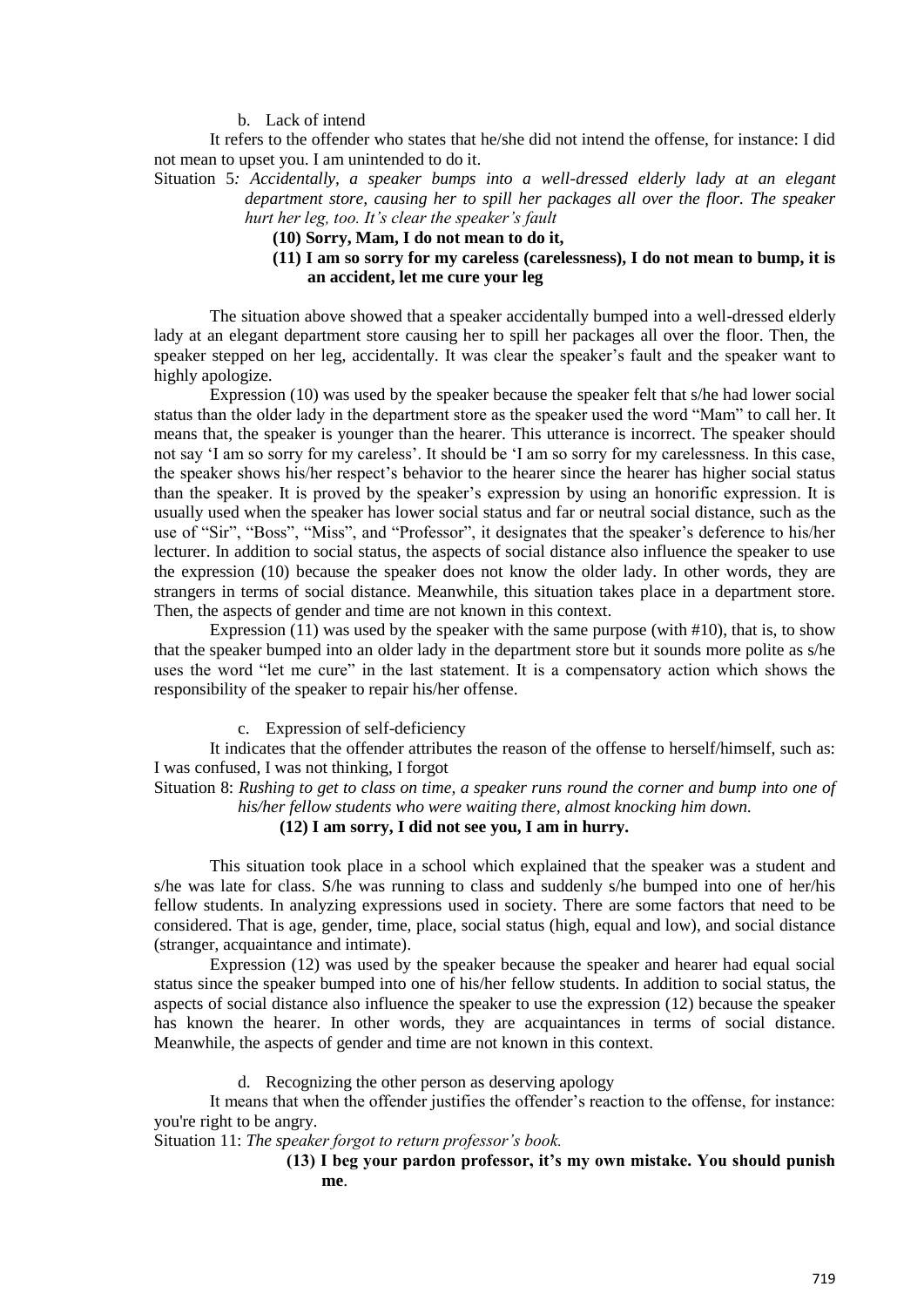This situation explained that a speaker forgot to return professor's book. Suddenly, s/he met professor in campus. The speaker showed his/her regret for his/her carelessness forget to return professor's book. In this context, it is assumed that the situation takes place in a campus

Expression (13) was used by the speakers because the speaker had lower social status than the hearer as s/he used an honorific expression such as "Professor". It is usually used when the speaker has lower social status and far or neutral social distance, such as the use of "Sir", "Boss", "Miss", and "Professor", it designates the speaker's deference to his/her lecturer. In addition to social status, the aspects of social distance also influence the speaker to use the expression (13) since the speaker has known the hearer. Therefore, they are acquaintances in terms of social distance. The aspects of age, the hearer is older than the speaker. Then, the aspects of gender and time are not known in this context.

## 3. Explanation or account

It is an expression that gives a reason of the cause of the offense. In other words, the speaker explains why violation or damage happened. It shows that justifying the offense by explaining the reason, for instance: The bus was late, traffic jam.

Situation 25: *Coming late at friend's birthday party*

# **(14) I am sorry darling. I was late because of traffic jam**.

This situation explained that a speaker invited to come to his/her friend birthday dinner at a restaurant but s/he was late. This situation took place at a restaurant.

Expression (14) was used by the speakers because the speaker had equal social status with the hearer since in this situation stated that the speaker was late to come to his/her friend's birthday party. Besides social status, the aspects of social distance also influence the speaker to use the expression (14) because the speaker uses the word "darling". It is a kind of endearment expression which indicates that the speaker has known the hearer well. So, they are intimates in terms of social distance. The endearment markers are often used when the speaker and hearer have close relationship in terms of social distance. The aspects of age, they are in the same age as friends. Then the aspects of gender and time are not known in this context.

Furthermore, at the end of this utterance the speaker says the reason why he/she comes late. In this case, the speaker does not only express his/her intimacy but also an explanation for the offense. It indicates that the speaker does not intend to come late. The speaker embedded his/her apology expression with utterances aiming to minimize hearer's wrathfulness because of the speaker's carelessness.

## 4. Offer of repair.

It is an expression used by the speaker attempts to repair or pay for the damage caused by his/her offense. When the damage can be compensated, for example: I will pay for the damage, I promise to repair it.

Situation 13: *The speaker has broken his/her friend's motorcycle.*

- **(15) Bro, sorry, there's an accident. I have broken your motorcycle, I will repair it and I'll give it back to you after it is been repaired.**
- **(16) Sorry bro, I have broken your motorcycle and I do not have money to repair it.**

Expression (15) showed the speaker and hearer were equal in terms of social status. In addition to social status, the aspects of social distance also influence the speaker to use the expression (15) because the speaker uses the word "bro". It is a kind of solidarity markers is often used when the speaker and the hearer have intimate relationship. This expression has a function as a flattery to diminish the hearer's wrathfulness. It shows that the speaker feels so close to the hearer. Thus, they are intimates in terms of social distance. In the last statement, the speaker expresses about a compensatory action by saying that the speaker will repair it soon. It is clear that the speaker shows his/her responsibility for that accident. Then, this situation takes place in a campus corridor. The aspects of age, they are equal while the aspects gender shows that they are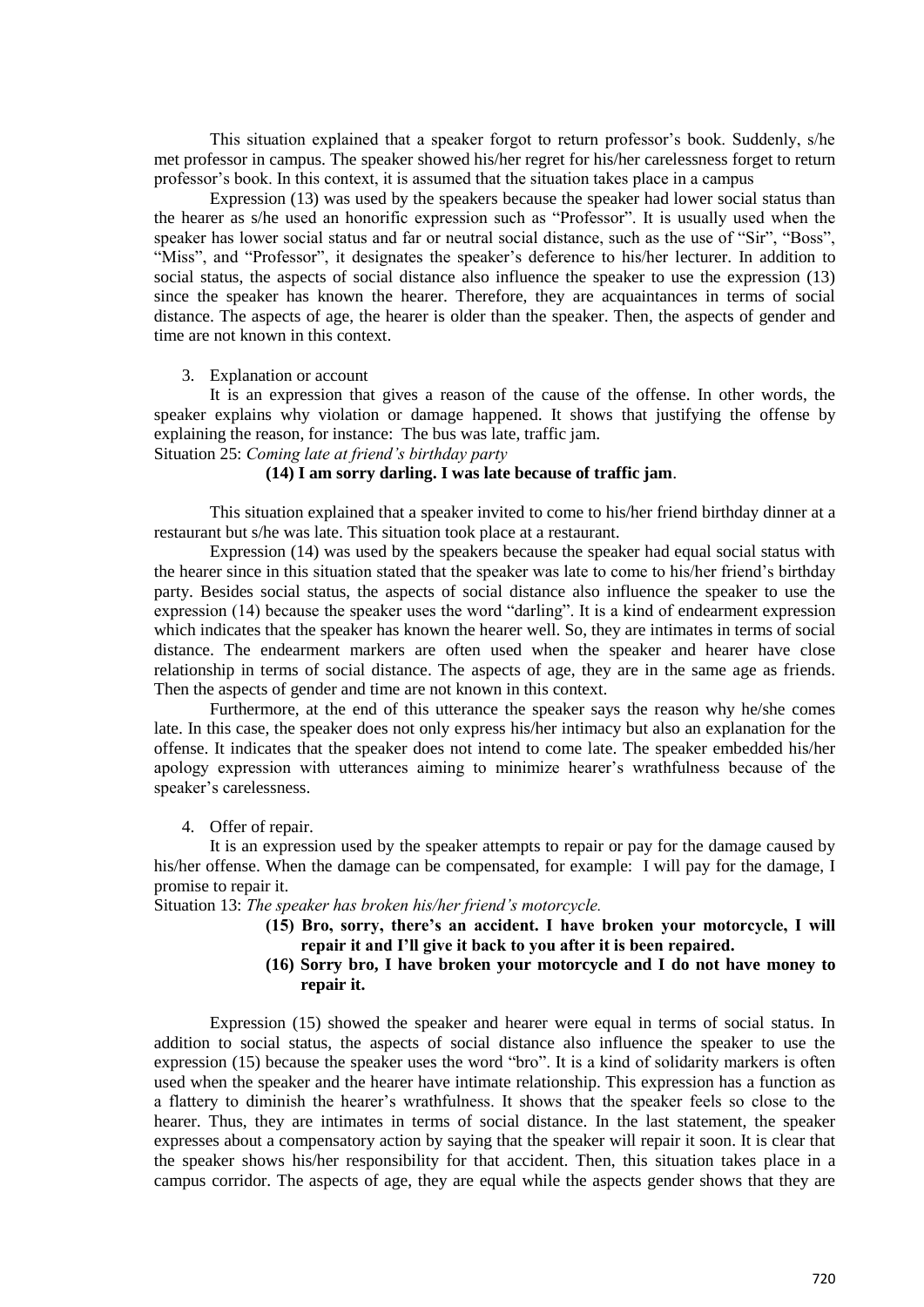males. The information of all these aspects was gotten by role play which was recorded and transcribed.

Expression (16) was used by the speaker with the same purpose (with #15), that is, to show that the motorcycle was broken but it sounds more impolite as s/he uses the word "I do not have money to repair it". It indicates that the speaker does not care with his/her friend's motorcycle, it is a contradictory with expression (16) the speaker just says that the motorcycle has been broken by him/her and s/he has not money to repair it. It designates that the speaker is irresponsible.

#### 5. Promise of forbearance

It means that an expression used by the speaker show that he/she feels so guilty. Then he/she needs to promise not to repeat the act, such as: It won't happen again, I promise to be better in the future.

# Situation 1: *A speaker forgot the meeting with a friend for the second time.*

## **(17) I am sorry, I did not go with you, I promise never do it again.**

## **(18) I am sorry, I forgot about our meeting, I am very busy this week, I hope you can understand. I promise our next meeting, I can come. So I will treat you for lunch.**

Expression (17) was used by the speaker because the speaker had equal social status with the hearer as stated in this situation the speaker forgot the meeting with his/her friend. In addition to social status, the aspects of social distance also influence the speaker to use the expression (17) because the speaker has known the hearer. So, they are acquaintances in terms of social distance. In the last statement, the speaker says about a compensatory action by promising will not do it anymore. It is clear that the speaker shows his/her regret for the offense. Meanwhile, the aspects of gender and time are not known in this context.

Expression  $(18)$  was used by the speaker has the same purpose (with  $#17$ ) but it sounds rather different (with #17) as the speaker says the reason why s/he forgot the meeting. Then, in the last expression the speaker uses a compensatory action that shows the speaker does not only promise to the hearer but also s/he will treat the hearer for lunch. It shows that the speaker shows his/her responsibility in that situation.

# **The Combination of Realization of Apology Strategies**

The writer assumed that the students in  $6<sup>th</sup>$  and  $8<sup>th</sup>$  semesters used different strategies in expressing apology. In this case, she examined whether there were combination of apology strategies from  $6<sup>th</sup>$  to  $8<sup>th</sup>$  semesters. The result showed that the combination of realization of apology strategies from the  $6<sup>th</sup>$  and  $8<sup>th</sup>$  semesters were similar. It means that they used similar pattern of combination in expressing of apology strategy.

#### **Pragmatic Transfer in Apology Strategies Used by the Students**

Pragmatic transfer refers to the influence of the first language  $(L1)$  in communication when the speakers use L2. Generally, pragmatic transfer occurs in two ways that is negative and positive transfer. A negative transfer causes an error in communication while positive transfer or facilitation, it facilitates a communication correctly transferred. Furthermore, Kasper (1992, p.209) proposes two kinds of pragmatic transfer, pragma-linguistic and socio-pragmatic transfer. Pragmalinguistic transfer produces the utterances from the L1 speakers are not applied insufficiently L2 utterances. While the socio-pragmatic transfer occurred by the effects of social conditions in language using. It contains many variables such as social status and social distance relationship. The following utterances that produced by the respondents can be some examples on how the pragmatic transfer interferes the strategy in expressing apology.

Situation 9 : *A speaker and a friend have arranged to go to a concert together. He/she promised to buy the tickets. But when his/her friend comes round in the evening of the concert, he/she realizes that he/she has forgotten to get the tickets*

## **(19) Ya Allah, really sorry. I forgot to buy it because I have something to do.**

Situation 6: *A speaker went to friend's apartment. Accidentally, he/she was broken friend's small ornament.*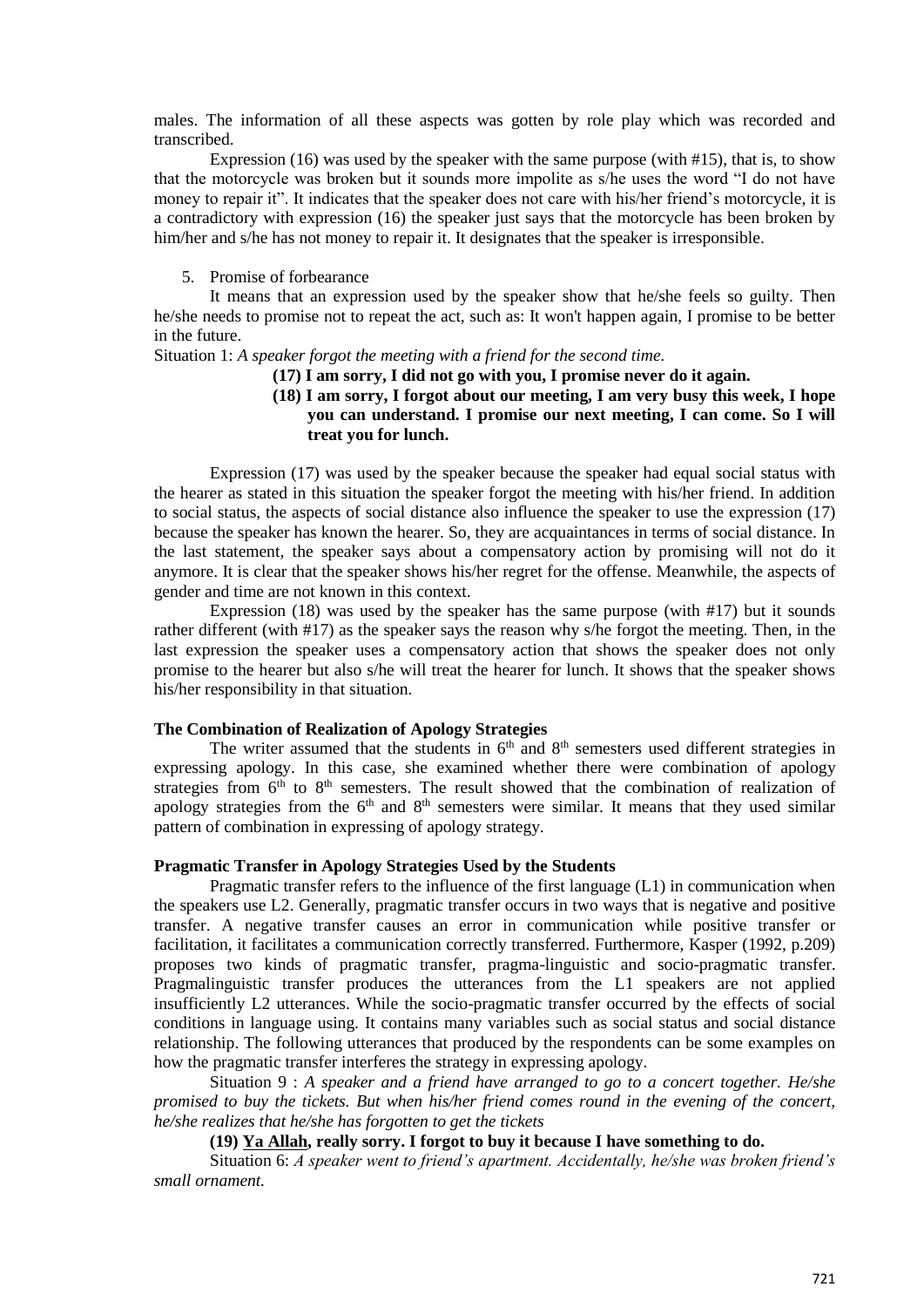## **(20) Astaghfirullah, I am so sorry. I did not mean to break your ornament.**

Situation 18: *A speaker was late to submit an assignment.*

## **(21) Assalamualaikum, excuse me sir. I have mistake with you because for being late to return your book.**

Situation 25: *A speaker was late to come to his/her friend's birthday party.* **(22) Oh my friend, Hbd barakallah sorry for being late, I am so sorry.**

Examples (19, 20, 21 and 22), for those utterances above especially the underline one show that the religiousity of the respondents. Because of some Indonesian people tend to be religious, especially for Moslem and it often appears in their utterances. The utterances above "*Ya Allah*", "*Astaghfirullahal'adzim*", *Assalamualaikum and Barakallah*" are identical with Islam and often expressed by Moslem people in their daily conversation. The utterance "*Ya Allah*" is almost the same with "*Oh my God*", while "*Astaghfirullahal'adzim"* is usually said when someone forget about something. However, the semantic meaning of "*astaghfirullahal'adzim"* is actually "asking for apology to God". While, *"Assalammualaikum"* in the example (21) shows that a greeting action which is expressed by the speaker when he/she meets to other Moslem, in this case the speaker wants to return lecturer's book. Then, the speaker looks his/her lecturer in corridor. So, that's why to start the conversation the speaker expresses greetings. Moreover, the word "Barakallah" is an expression to pray someone. Many Indonesian people have used it in their daily conversation. Those transfers have occurred by the effects of social conditions in language using.

Situation 23: *A teacher asks the student to help her but at the same time the student has an appointment for job interview.*

(**23) I am sorry, miss. I cannot help you. I have job interview today once again I am sorry.**

Situation 3: *The speaker was late to return friend's book.*

**(24) I am so sorry, I was late to return it guys. It is my indecency. I am really sorry, sorry I will return that book to you.**

Situation 5: *The speaker was bump into an older lady in department store.* It caused her packages spilled all over the floor and her leg was hurt

## **(25) I am sorry for my mistake. Let's go to the hospital. Once again please, please and please apologize me.**

In examples (23, 24, and 25), for those utterances above especially the underline utterances show that the respondent was repeating their apology expressions. Sometimes Indonesian people have used it in their daily conversation. It shows the regret to their offense, therefore they repeat it in order to get the hearer's forgiveness. If it refers to target language culture, there was no repeating in expressing their regrets (Wouk, 2006, p. 1474). Those transfers have occurred by the effects of social conditions in language using.

Situation 10 : *A speaker at a restaurant with friends. The waiter takes the speaker's order. A few minutes later, the speaker calls the waiter to change the order.*

**(26) I am sorry. I want to change my order** 

## **(27) Sorry may I change my order**

Other pragmatic transfers were a form of politeness expressions. These expressions were the ways the subjects request to change the order. Many of them used Sorry or I am sorry instead of Excuse me as the attention getters, whereas native speakers of English would never start a request by saying, I m sorry. In this context, the speaker should not say "sorry" as it is not needed because s/he does not do anything wrong. The uses of sorry here were inappropriate in the context in which the speakers did not mean to express sorrows or regrets. In fact, they transferred the term *maaf* in Indonesian to their requests. The natives of Indonesian often used the term *maaf* to avoid FTAs (termed by Brown & Levinson, 1987) or at least to reduce the impositions to others when doing things with words.

Then, the other pragmatic transfers were a form of intensification expressions such as 'please and really'. The student/speaker tends to use these words to upgrade the impact of the utterances/apologies on the hearers. These words are frequently used by the speaker. Furthermore,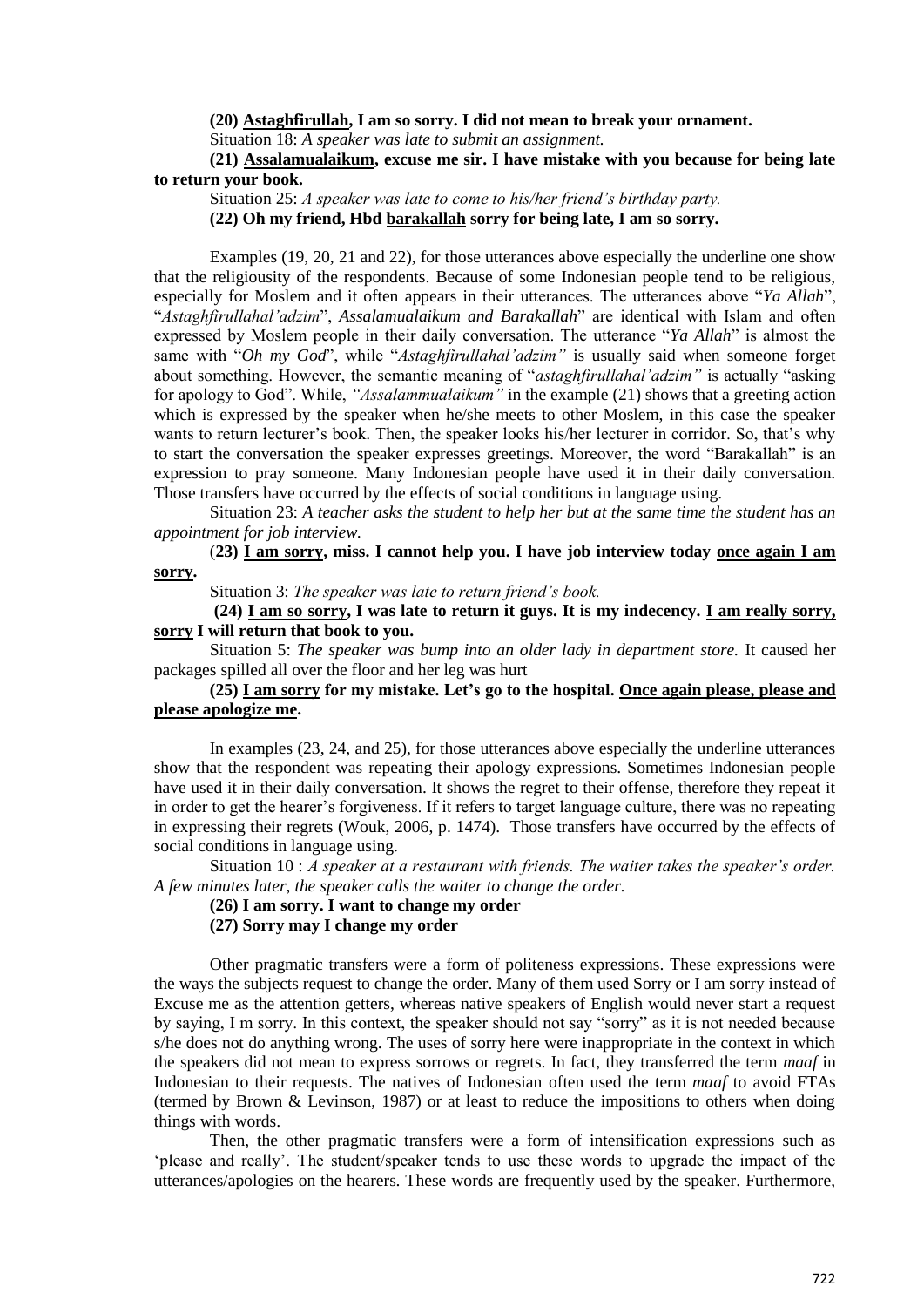the endearment and solidarity expressions are often used when the speaker and hearer have close relationship in terms of social distance. Example of endearment expressions are "*My beloved friend*, I am really sorry for being late to return your book". It shows that the speaker and hearer have intimate relationship. The endearment markers are often used when the speaker and hearer have close relationship in terms of social distance. The speaker embedded his/her apology expression with utterances aiming to minimize hearer's wrathfulness because of the speaker's carelessness

"I am so sorry *darling*, I really forget to inform you, actually I have promised with my mom". In this context, the speaker should not have said 'darling' because it is just used for those people who have close relationship such as parents and children, husband and wife, and lovers. This is inappropriate. The speaker should not have said 'darling' because they are just friends.

The other utterances are "*My beautiful mom*, I am sorry. I really forget to buy your order", "Sorry *bro*, I have been busy this morning", "Sorry, friend, I have broken your motorcycle". These examples are a form of solidarity expressions. The speaker embedded his/her apology expression with utterances aiming to minimize the hearer's wrathfulness because of the speaker's carelessness. It was done in order to maintain harmonious relationship between both of them. Furthermore, there is an honorific expression. It is usually used when the speaker has lower social status than the hearer such as 'Sir, Mr, Boss, Miss and Professor. It is used to show the speaker's respect. For instance, 'I beg your pardon professor, it's my own mistake", "I am sorry Miss, I was late".

#### **Discussion and interpretation**

Table 2 shows the total percentage of apology strategies used by the participants. The results reveal that an expression of offer apology is the most frequent apology strategy used that is 386 times (27.8%). Expressions of deficiency and explanation strategies are the other strategies which are used extensively (from 17.7 to 20 %). No other strategies are found for more than 27% of the data. It is rather different with the total percentage of apology strategies in Role play (see Table 2). The result reveals that there are differences between the total percentage of apology strategies by using DCT and Role Play. An explicit expression of apology, particularly the strategy of explanation or account, is the most frequent apology strategy used 19 (47.5 %). Offer of repair and Expression of self-deficiency strategies are the other strategies which are used extensively (from 12.5 to 20 %). No other strategies are found for more than forty seven percent of the data. In DCT instrument expression of regret is the most apology strategy used while in Role play explanation is the most strategy used. It is assumed that in Role play instrument the participants have a long time to read, discuss and explore their ability to comprehend the situation of the questionnaire that they have chosen and then they respond it by giving explanation meanwhile in DCT instrument they tend to use simple strategy without explanation. In addition, some of the participants have the competence problems since this research does not use their Toefl test to determine the participants who have good competence to be the sample of this research.

Furthermore, there were two expressions of apology strategies categories, that is, impolite and polite expressions. An offer of apology, an expression of regret and request for forgiveness were categorized into impolite expressions. An expression of the speaker's responsibility, explanation or account, an offer of repair, and promise forbearance were classified into polite expression. The result of kinds of apology strategies with examples of utterances and situations shows that the speakers who have low social status tend to use polite strategy. It means that the speaker used the appropriate and positive responses to the hearers in three levels of social distance (intimate, stranger and acquaintance).

Then, for those people who have equal social status, tend to show less polite expression to the hearers in all levels of social distance. But there is a particular expression in level of intimate. The speakers tend to make a sweetener or greeting expression. The speakers used it in order the hearers felt happy and then accepted the speaker's apology (Syahri & Kadarisman, 2007, p. 136). Such as "my beloved friend, my best friend, you are so excellent in this class and etc". Furthermore, in high level of social status, the speakers tend to use less polite expressions in all levels of social distance. The speakers show improper expressions/responses to the hearers since the speakers felt that they have higher social status than the hearers, so they do not need to beg and beseech for their forgiveness. It is a little bit different from intimate level. The speakers used a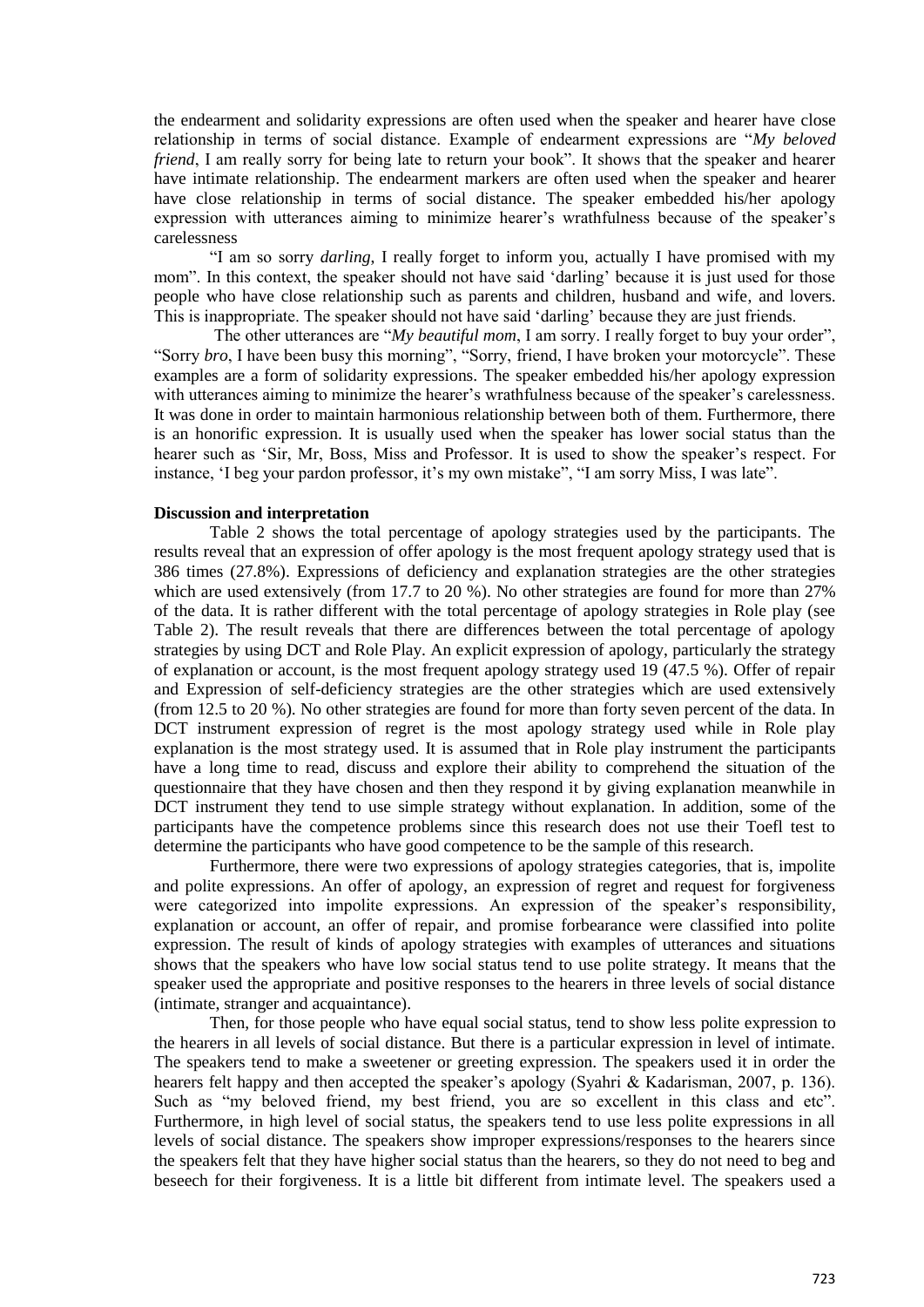particular expression such as the sweetener or greeting expression to show their regret in order to make their offense to be excused.

Later on, in terms of pragmatic transfer there were two effects which influenced the transfer that is, positive and negative transfers. In the negative transfer, the student's expressions were influenced by using intensification, sweetener, honorific, and solidarity expressions. Then, total percentage of using negative transfer from 66 participants, there were 45 participants used negative transfer expressions and 21 participants used positive transfer expressions. In this case, social status and distance which were related to positive and negative transfers. The negative transfer tends to occur in equal and low social status in three levels of social distance while positive transfer tends to occur in high social status in three levels of social distance (stranger, acquaintance and intimate).

#### **Conclusion**

There are five apology strategies used in this study, that is, IFIDs, Taking on responsibility, Explanation or Account, Offer of repair, and Promise forbearance. The strategy of an expression of regret is the most frequent apology strategy used by the participants. While expression of selfdeficiency and explanation strategies are the other strategies which are used extensively. Furthermore, there are some different ways to express apology due to the social status and distance of the speakers and hearers. The speakers who have low social status tend to use polite strategy. It means that the speakers used appropriate and positive responses in three levels of social distance (intimate, stranger and acquaintance). Those people who have equal social status tend to use casual expression of apology. Meanwhile, those people who have high level of social status tend to use less polite expressions.

Then, the result of the combination realization in expressing apology strategies from the  $6<sup>th</sup>$ and 8th semesters showed a similar pattern. It means that they used similar pattern of combination in expressing of apology strategy.

After comparing and analyzing the data, the students of English Education Study Program of Islamic State University Raden Fatah Palembang use some pragmatic transfer in expressing apology. Pragmatic transfer occurred when the speakers are influenced by socio-cultural aspects like social status and distance. It would give a positive and negative effect in pragmatic transfer. In this case, the negative transfer was the most frequent pragmatic transfer used by the participants/students.

#### **REFERENCES**

- Brown, P., & Levinson. (1987). *Some universals in language usage***.** Cambridge, UK: Cambridge University Press.
- Bu, J. (2012). A study of relationships between L1 pragmatic transfer and L2 proficiency. *English Language Teaching*, *5*(1), 32-43. doi:10.5539/elt.v5n1p32.
- Cohen, A. D. & Olshtain, E. (1993). The production of speech acts by EFL learners. *TESOL Quarterly*. *27*(1), 33-56. Doi: 10.1177/026553228500200103.
- Ellis, R. (2012). *The study of second language acquisition*. USA: Oxford University Press.
- Franch, P. B. (1998). On pragmatic transfer. *Studies in English Language and Linguistics*. *5*(20). 1-16. Retrieved from [http://onlinelibrary.wiley.com.sci-hub.org.](http://onlinelibrary.wiley.com.sci-hub.org/)
- Hymes, D. (1972). Models of the interaction of language and social life. In Vakili, E. Z., Kashani, A. F., & Tabandeh, F. (2012). The analysis of speech events and Hymes' SPEAKING factors in the television comedy series. *New Media and Mass Communication. 20*(1). 27- 43. Retrieved from [http://www.iiste.org.](http://www.iiste.org/)
- Istifci, I. (2009). The use of apologies by EFL learners. *Journal of English Language Teaching, 2*(3), 15-25. Retrieved from http://www.ccsenet.org/journal/index.php/elt/article/view .
- Jebahi, K. (2011). Tunisian university students' choice of apology strategies in a discourse completion task. *Journal of Pragmatics, 43*(2), 648-662. doi:10.1016/j.pragma.2010.09.008*.*
- Leech,G. (1983). *Principle of pramatics*. Harlow: Longman.